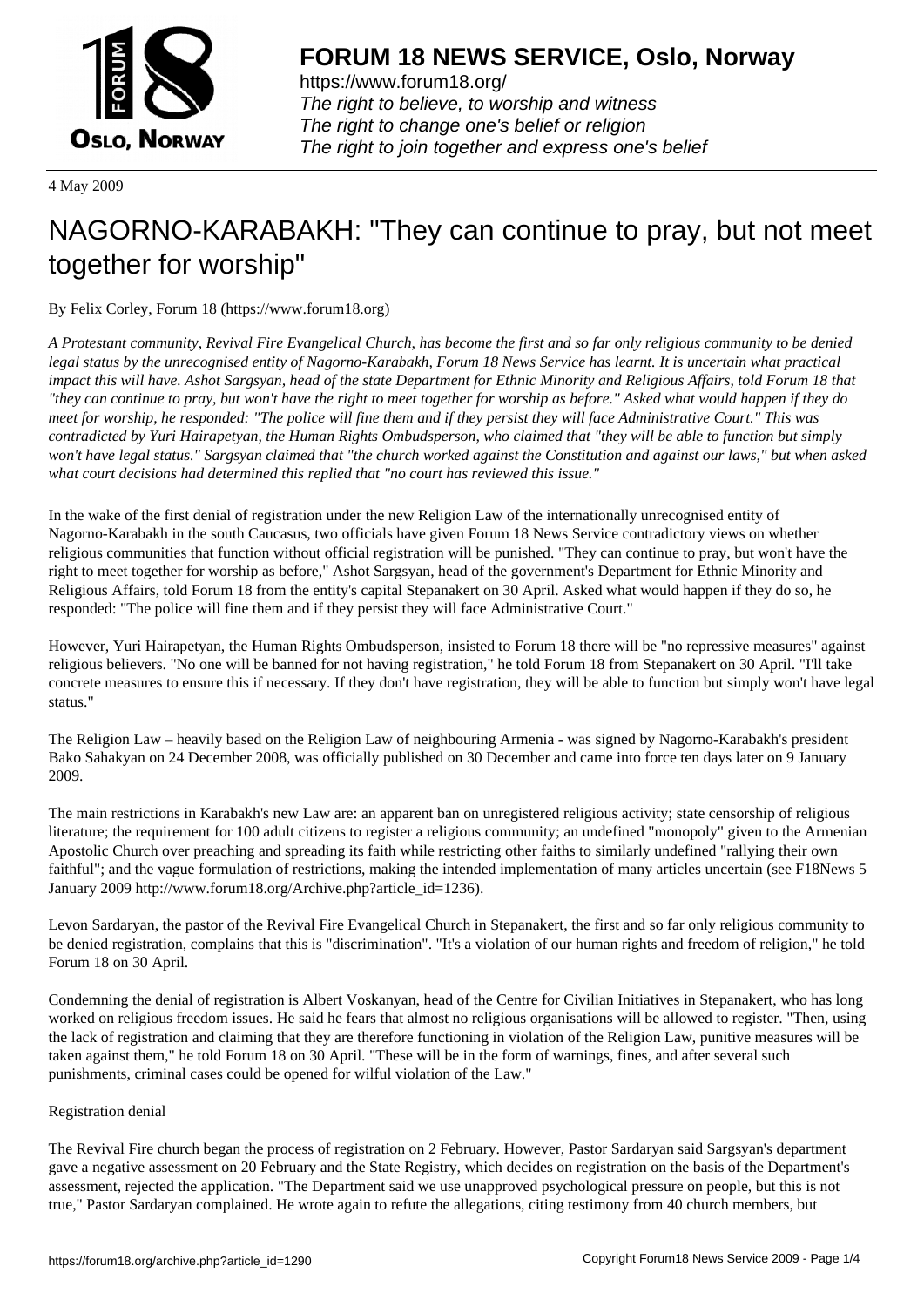On 16 March the church wrote a protest to President Sahakyan, but Sargsyan answered it in late March. "He said our arguments were unfounded and that if we have any complaints we should challenge the registration denial in court," Sardaryan said. He added that "of course" the church is preparing to challenge the registration denial in court and seek help from Hairapetyan, the Ombudsperson. "We intend to use all possible methods to defend the rights of our church and church members," he told Forum 18. "But we're unlikely to succeed given the state's attitude. The courts always support the will of the government."

Pastor Sardaryan told Forum 18 that his church has not been banned, but believes it will face "oppression" once the six-month registration period given in the new Religion Law expires. "There'll be oppression, but we don't yet know what they'll do to us."

But Sargsyan of the Department for Ethnic Minority and Religious Affairs vigorously defended his department's negative assessment of the church which led to the registration denial. "The church worked against the Constitution and against our laws," he claimed to Forum 18. Asked what court decisions had determined that the Revival Fire Church had broken any law, he responded: "No court has reviewed this issue."

Asked how he could determine that the church had violated the law if neither it nor its leaders has ever been found guilty in court, Sargsyan replied: "We do have presumption of innocence, but it is the right of our Department to prepare its assessment. We consider their activity to be against the law. It's up to them to prove that they're not guilty." He refused to specify which law he believes they have broken. He also complained that they did not respect Armenian "traditional customs".

He admitted that he bases his views of such religious groups – which he dubs "sects" – on a 1999 book "Contemporary Sects in Armenia" published in Echmiadzin by a priest of the Armenian Apostolic Church, Fr Gevond Mailyan. Sargsyan denied that this meant that the attitudes of one faith to other faiths were used to determine official policy. "Where else can I find out if a group is a sect or a genuine religious organisation? What document should I use?"

Sarsgyan insisted that Revival Fire church is not registered in France or Belgium, justifying his negative assessment.

However, Sargsyan claimed that his Department's negative assessment did not amount to a veto. "The decision on registration is taken by the State Registry – anyone can challenge such decisions in court."

Catholics registered, what about others?

Sargsyan told Forum 18 that the Armenian Apostolic Church – granted a privileged status in the Religion Law – does not need to register, given that it is recognised as the national Church. He said the only religious community to gain registration so far is the Armenian Catholic Church, which registered a congregation on 19 March.

He said the Russian Orthodox Church, the Armenian Evangelical Church (led by Pastor Arsen Manasyan), one Armenian Apostolic Church organisation and the Jehovah's Witnesses are preparing to lodge applications. He refused to speculate on what his Department's assessment of these communities will be. Sargsyan has made public comments with implied criticism of the Jehovah's Witnesses in the past and has pledged that as long as he holds the post the Jehovah's Witnesses will not get registration (see F18News 5 January 2009 http://www.forum18.org/Archive.php?article\_id=1236).

Answering questions on 17 April in the local "Azat Artsakh" newspaper, he welcomed the fact that as an unregistered entity, and unlike Armenia, Karabakh is able to ignore pressure from the Council of Europe and other international bodies to register "religious sects". It was only in October 2004, three and a half years after Armenia joined the Council of Europe that the Jehovah's Witnesses finally received registration there (see F18News 12 October 2004 http://www.forum18.org/Archive.php?article\_id=430).

The Jehovah's Witnesses in Armenia, with whom Karabakh's Jehovah's Witnesses retain close ties, are helping to prepare the registration application which they hope to lodge in late May, Lyova Markaryan told Forum 18 from the Armenian capital Yerevan on 30 April. He said Sargsyan made no comment to local Jehovah's Witnesses when providing the documents which need to be filled in and submitted.

Adopting a cautious approach is Asatur Nahapetyan, the General Secretary of Armenia's Baptist Union, which has six communities in various towns and villages in Karabakh. "We haven't applied for registration yet – there's still time," he told Forum 18 from Yerevan on 30 April. He is planning to visit Sargsyan at the Department in Stepanakert in late May to find out if separate registration in Karabakh is necessary. "Our communities in Armenia and Karabakh are one body and we have state registration here in Armenia, but if he says our communities in Karabakh need separate registration we will apply."

#### Intrusive demands for information

According to the Department for Ethnic Minority and Religious Affairs Instruction, seen by Forum 18, religious communities applying for registration need to present extensive documentation and information for the Department to be able to produce its